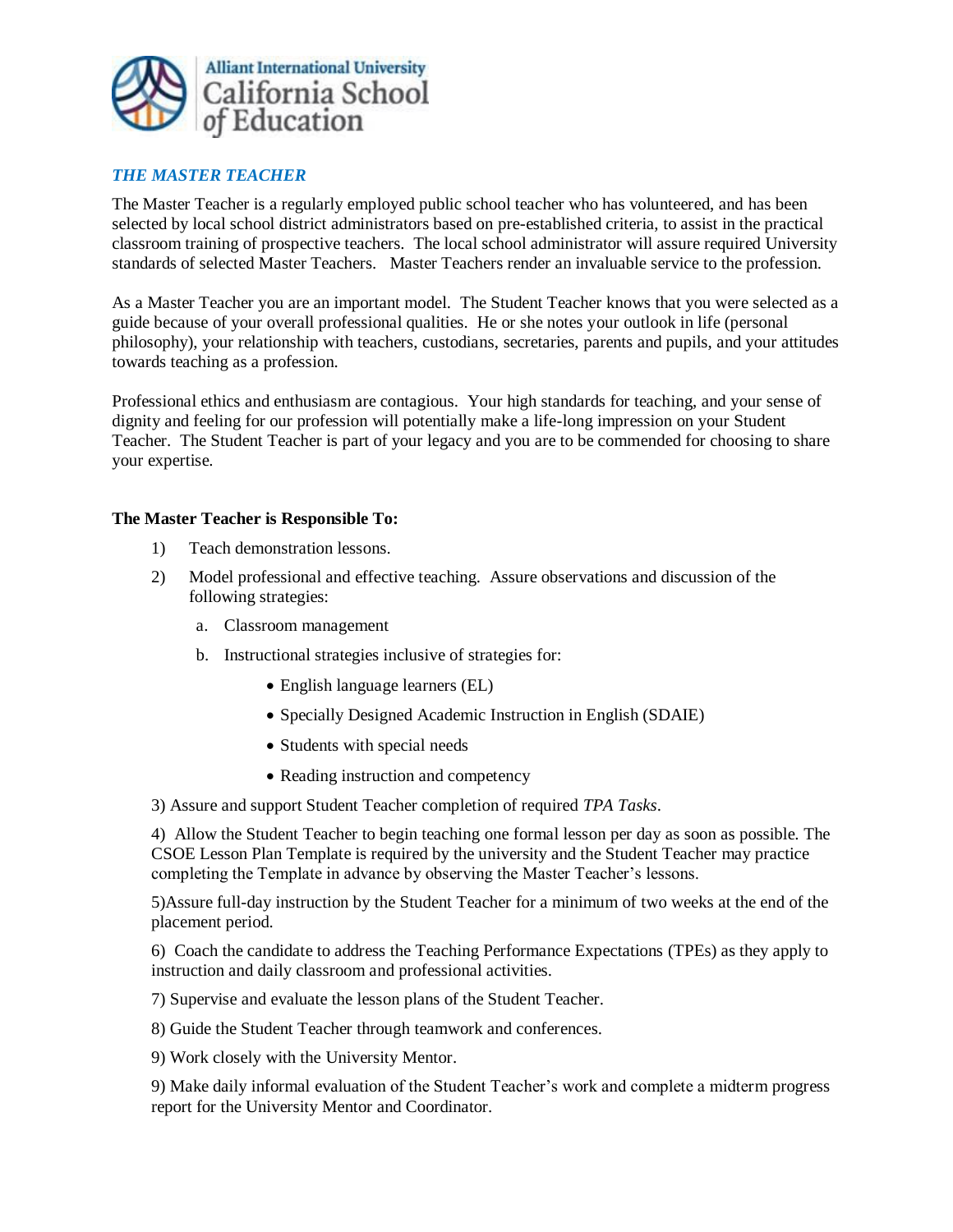

- 10) Share your classroom, students and expertise.
- 11) Provide appropriate **space** to the student teacher.
- 12) Inform the Student Teacher of school building policies and procedures.
- 13**)** Introduce the Student Teacher to your students, to faculty, and to staff.
- 14) Complete a letter of recommendation for the confidential file of the Student Teacher.

In addition to classroom instruction, it is helpful for the Student Teacher to become familiar with or experience major activities and duties for which teachers are usually responsible. The following points suggest some of these areas:

- 1) Participating in/or observing staff meetings, in service meetings, school Open House, and selected parent-teacher conferences.
- 2) Gaining experience in long range planning, in referring to curriculum guides and learning how to use them.
- 3) Acquiring knowledge of special services provided in the school system.
- 4) Participating in/or observing such out-of-class responsibilities as playground supervision, school projects, or sponsorship of student service organizations.
- 5) Assisting with room environment.
- 6) Becoming familiar with the use and interpretation of various school records (such as cumulative record cards and pupil progress reporting forms) and with the school's testing program.
- 7) Visiting any available instructional materials center and becoming familiar with available instructional and technological resources.
- 8) Use one major criterion in selecting activities: What will the Student Teacher learn from the activity?
- 9) Visiting other classrooms in the building and school system where excellent teaching is going on.

The following points suggest information about your Student Teacher, which may assist you in learning to know him or her better and in planning classroom experiences accordingly:

- 1) Previous teacher training.
- 2)Current University program, class load, and schedule.
- 3) Previous contacts with children.
- 4) Outside demands on his or her time.
- 5) Hobbies and special interests.
- 6) Areas of most and least confidence.
- 7) Attitudes towards people and learning.
- 8) Available technology.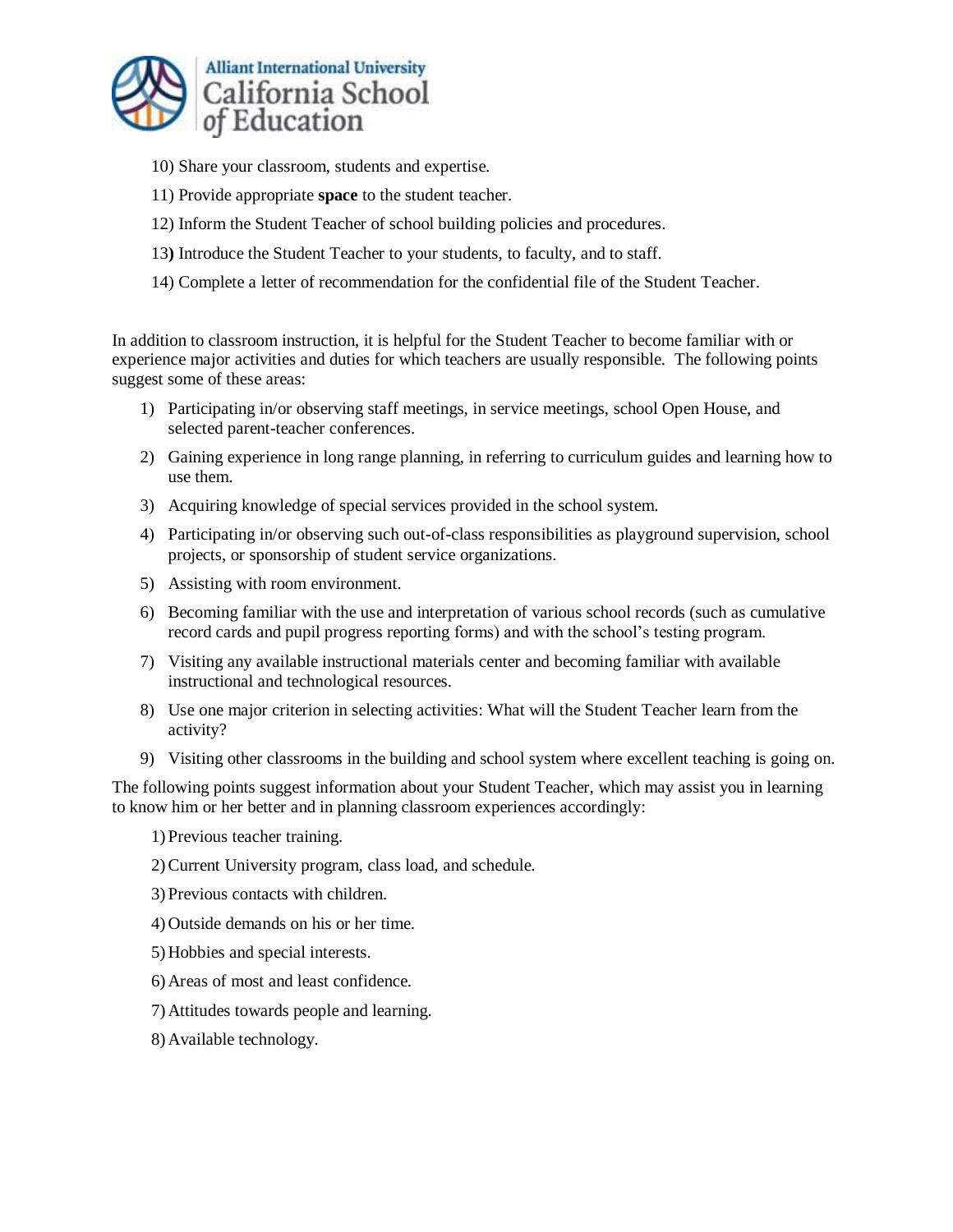

Orientation which you provide for Student Teachers may include the following:

- 1) Becoming familiar with the school site such points as rest rooms, parking facilities (and permits), faculty eating areas, room locations, playground areas, use of the lounge, working room facilities, stock room organization (including the procedure to be followed in obtaining needed supplies), and the location of decentralized materials.
- 2) Learning to know other school personnel and their roles in the school: the Principal, other teachers, secretary, custodian, nurse, district counselor, and other auxiliary personnel.
- 3) Becoming familiar with district and school philosophy, policies and routines.
- 4) Developing an understanding of the nature/culture of the school, the district, and the community, gaining insight into the total school organization, understanding the building's unique aspects, and learning about the pupils and the nature of the class.
- 5) Learning where and how to obtain instructional materials or equipment, find supplies, operate equipment, and locate needed curriculum manuals or handbooks.

A successful beginning for a student teacher is of extreme importance. Vital to such a beginning are (1) the Master Teacher's acceptance of the Student Teacher as a co-worker and (2) conveying this feeling to the class. There are many things, which can be done to help the Student Teacher establish rapport and get off to a good start. Some specific suggestions for mentoring by Master Teachers are the following:

Suggestions for Mentoring Student Teachers

- 1) Prepare the class in advance for the Student Teacher's assumption of all classroom responsibilities. The age and maturity of the group, as well as whether or not they have had previous student teachers, will help determine the extent of the discussion needed. If information about the student teaching is given freely, most children will have a stronger desire to assist "their Student Teacher" to have a successful experience.
- 2) Assist the Student Teacher to learn basic ways of performing this transition without stifling creativity. Help him or her understand that there is more than one good way to present various lessons.
- 3) Let the Student Teacher observe you teach each area before teaching it, followed by cooperative planning before teaching. Completing a lesson plan, using the CSOE Lesson Plan Template while observing, is a way to develop the Student Teacher's skills in lesson planning and will pave the way for future detailed planning.
- 4) Let the Student Teacher observe your teaching of a subject again after he or she has taught it. Such observations need to be provided intermittently. Great insight can be gained by the Student Teacher after he or she has had experience teaching a specific area.
- 5) For observations to be truly productive, Student Teachers should be active observers, utilizing Co-observation Forms or Lesson Plan Templates.
- 6) Let the Student Teacher assume more and more responsibility as he or she demonstrates the ability to do so.
- 7) Give the Student Teacher all the tips you can in order to prevent difficulties.